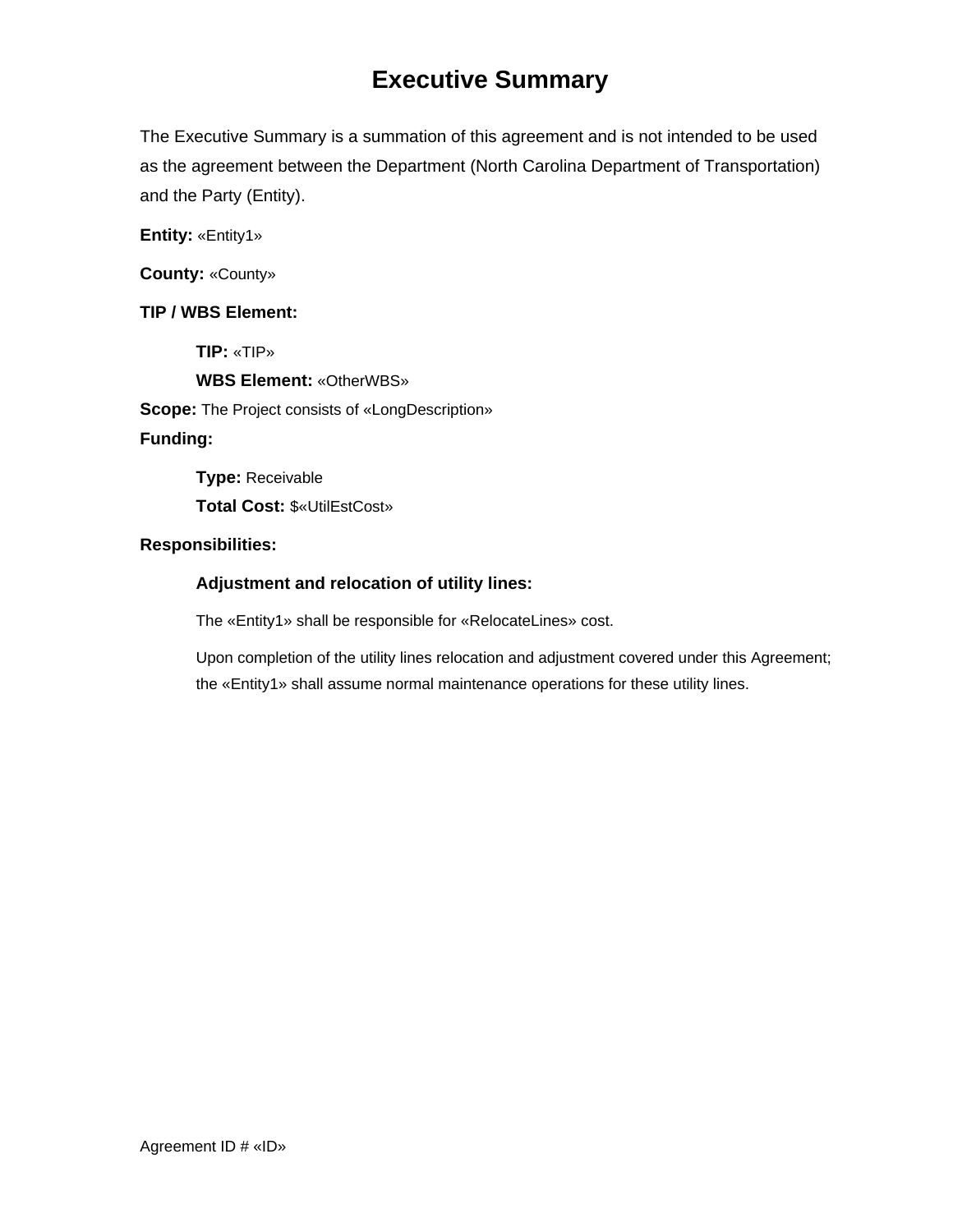### NORTH CAROLINA **UTILITY AGREEMENT**

## «COUNTY» COUNTY

### DATE: «CREATEDATE»

NORTH CAROLINA DEPARTMENT OF TRANSPORTATION

> Project: «TIP» AND WBS Elements: «OTHERWBS»

«ENTITY1»

THIS AGREEMENT is made and entered into on the last date executed below, by and between the North Carolina Department of Transportation, an agency of the State of North Carolina, hereinafter referred to as the "Department" and the «Entity1», hereinafter referred to as the "«ShortName»";

## WITNESSETH:

WHEREAS, the Department has prepared and adopted plans to make certain street and highway improvements under Project «TIP», in «County» County, said plans consists of «LongDescription»; «County» County; said project having a right-of-way width as shown on the project plans on file with the Department's office in Raleigh, North Carolina; and,

WHEREAS, the parties hereto wish to enter into an agreement for certain utility work to be performed by the Department's construction contractor with full reimbursement by the «ShortName» for the costs thereof as hereinafter set out.

NOW, THEREFORE, it is agreed as follows:

- 1. The Department shall place provisions in the construction contract for Project «TIP» «County» County, for the contractor to adjust and relocate «RelocateLines». Said work shall be accomplished in accordance with project special provisions attached hereto as Exhibit "A", cost estimate attached hereto as Exhibit "B" and the plan sheets attached hereto as Exhibit "C".
- 2. The «ShortName» shall be responsible for «RelocateLines» cost as shown on the attached Exhibit "C". The estimated cost to the «ShortName» is \$«UtilEstCost» as shown on the attached Exhibit "B". It is understood by both parties that this is an estimated cost and is subject to change. The «ShortName» shall reimburse the Department for said costs as follows: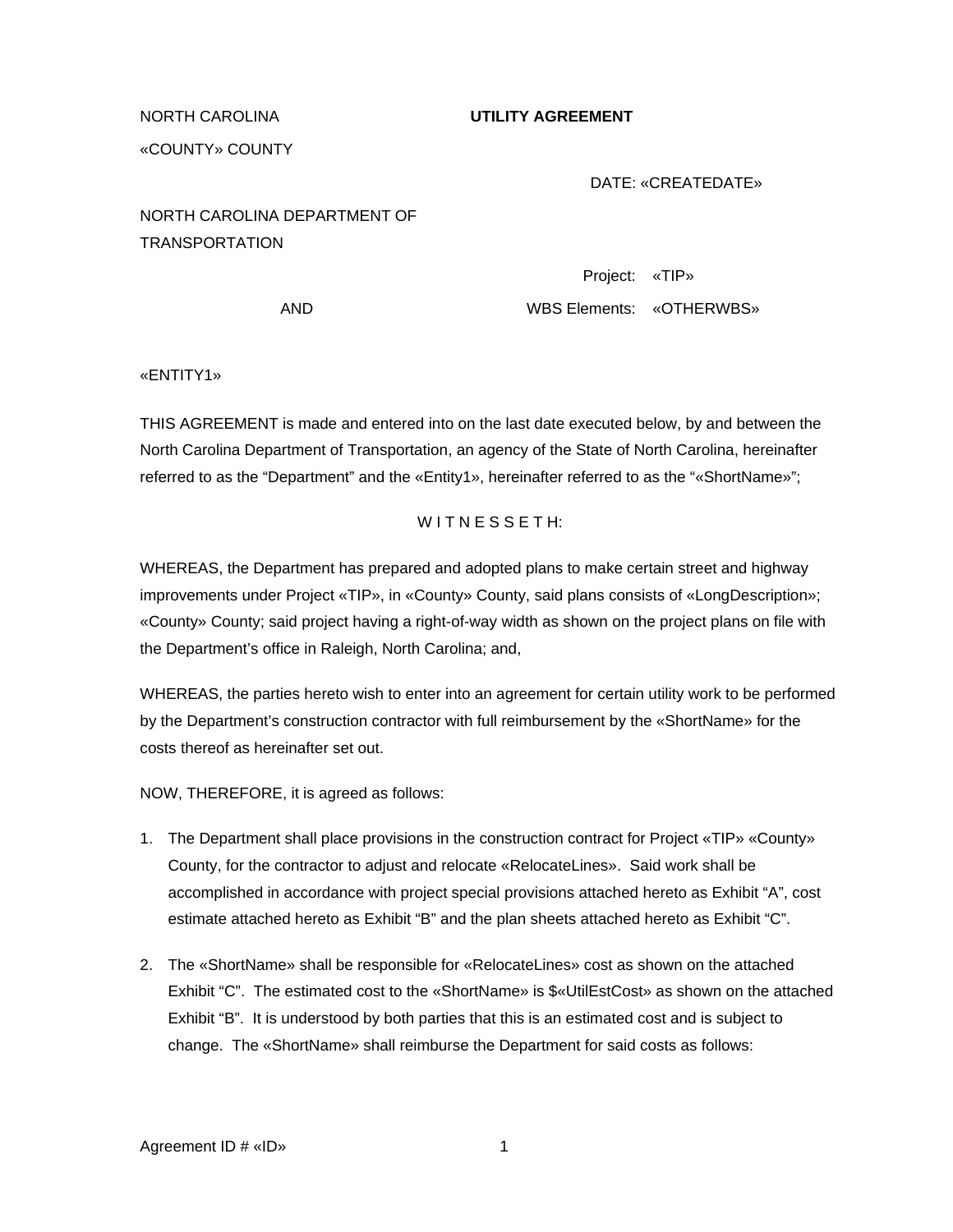- A. Upon completion of the highway work, the Department shall submit an itemized invoice to the Municipality for cost incurred. Billing will be based upon the actual bid prices and actual quantities used.
- B. Reimbursement shall be made by the Municipality in one final payment within sixty (60) days of said invoice.
- C. If the Municipality does not pay said invoice within sixty (60) days of the date of the invoice, the Department shall charge interest on any unpaid balance at a variable rate of the prime plus (1%) in accordance with G.S. 136-27.3.
- D. Said interest rate shall be set upon final execution of the Agreement by the Department. The Municipality will be notified of the set interest rate by the Department's approval letter upon receipt of the fully executed agreement.
- E. Any cost incurred due to additional utility work requested by the Municipality after award of the construction contract, shall be solely the responsibility of the Municipality. The Municipality shall reimburse the Department 100% of the additional utility cost.
- 3. In the event the Municipality fails for any reason to pay the Department in accordance with the provisions for payment hereinabove provided, North Carolina General Statute 136-41.3 authorizes the Department to withhold so much of the Municipality's share of funds allocated to said Municipality by North Carolina General Statute, Section 136-41.1, until such time as the Department has received payment in full.
- 4. Upon the satisfactory completion of the relocations and adjustments of the utility lines covered under this Agreement, the «ShortName» shall assume normal maintenance operations to the said utility lines. Upon completion of the construction of the highway project, the «ShortName» shall release the Department from any and all claims for damages in connection with adjustments made to its utility lines; and, further, the «ShortName» shall release the Department of any future responsibility for the cost of maintenance to said utility lines. Said releases shall be deemed to be given by the «ShortName» upon completion of construction of the project and its acceptance by the Department from its contractor unless the «ShortName» notifies the Department, in writing, to the contrary prior to the Department's acceptance of the project.
- 5. It is further agreed that the following provisions shall apply regarding the utilities covered in this Agreement.
	- A. The «ShortName» obligates itself to service and to maintain its facilities to be retained and installed over and along the highway within the Department's right-of-way limits in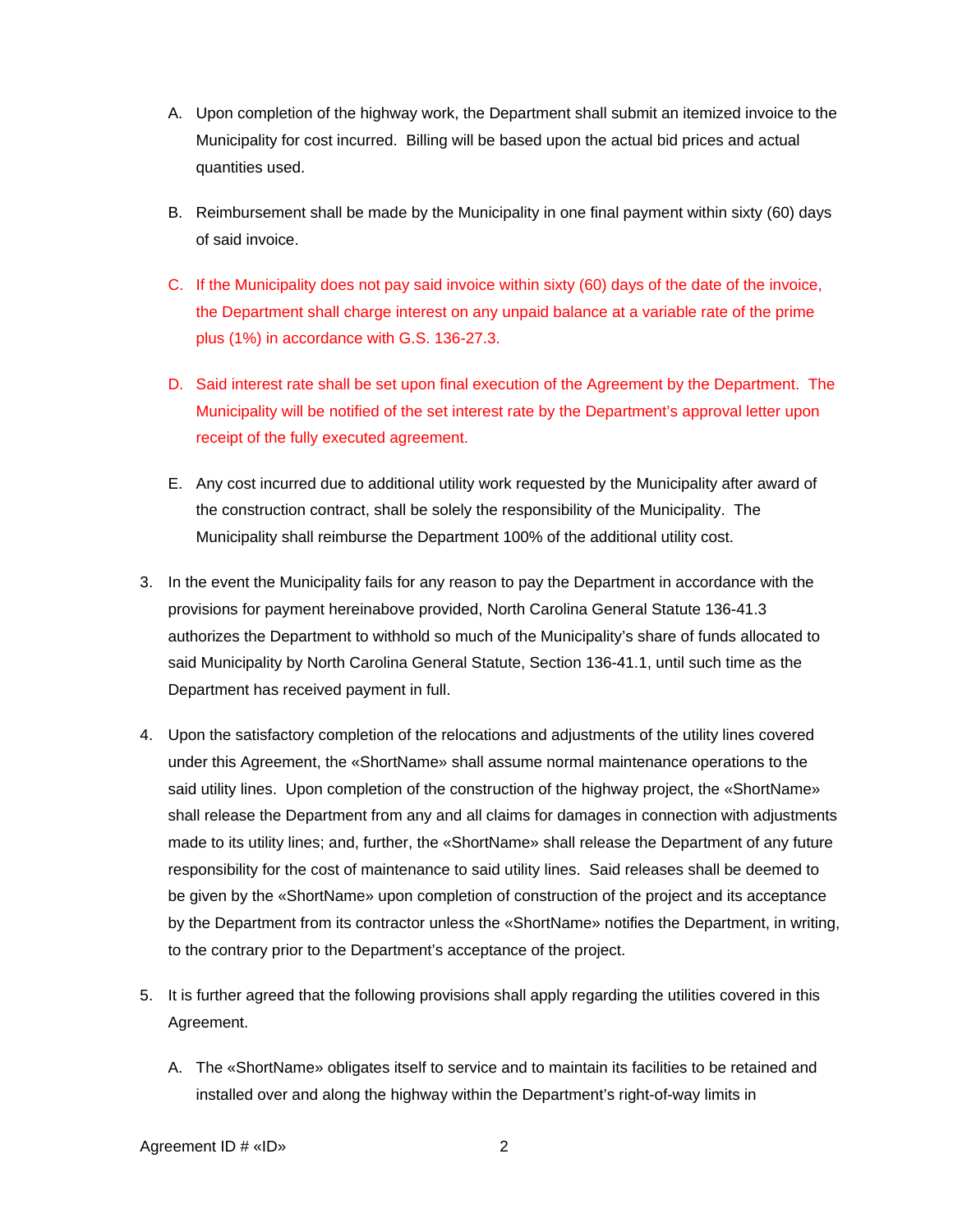accordance with the mandate of the North Carolina General Statutes and such other laws, rules, and regulations as have been or may be validly enacted or adopted, now or hereafter.

- B. If at any time the Department shall require the removal of or changes in the location of the encroaching facilities which are being relocated at the «ShortName»'s expense, the «ShortName» binds itself, its successors and assigns, to promptly remove or alter said facilities, in order to conform to the said requirement (if applicable per G.S. 136-27.1), without any cost to the Department.
- 6. By Executive Order 24, issued by Governor Perdue, and N.C. G.S.§ 133-32, it is unlawful for any vendor or contractor ( i.e. architect, bidder, contractor, construction manager, design professional, engineer, landlord, offeror, seller, subcontractor, supplier, or vendor), to make gifts or to give favors to any State employee of the Governor's Cabinet Agencies (i.e., Administration, Commerce, Correction, Crime Control and Public Safety, Cultural Resources, Environment and Natural Resources, Health and Human Services, Juvenile Justice and Delinquency Prevention, Revenue, Transportation, and the Office of the Governor).